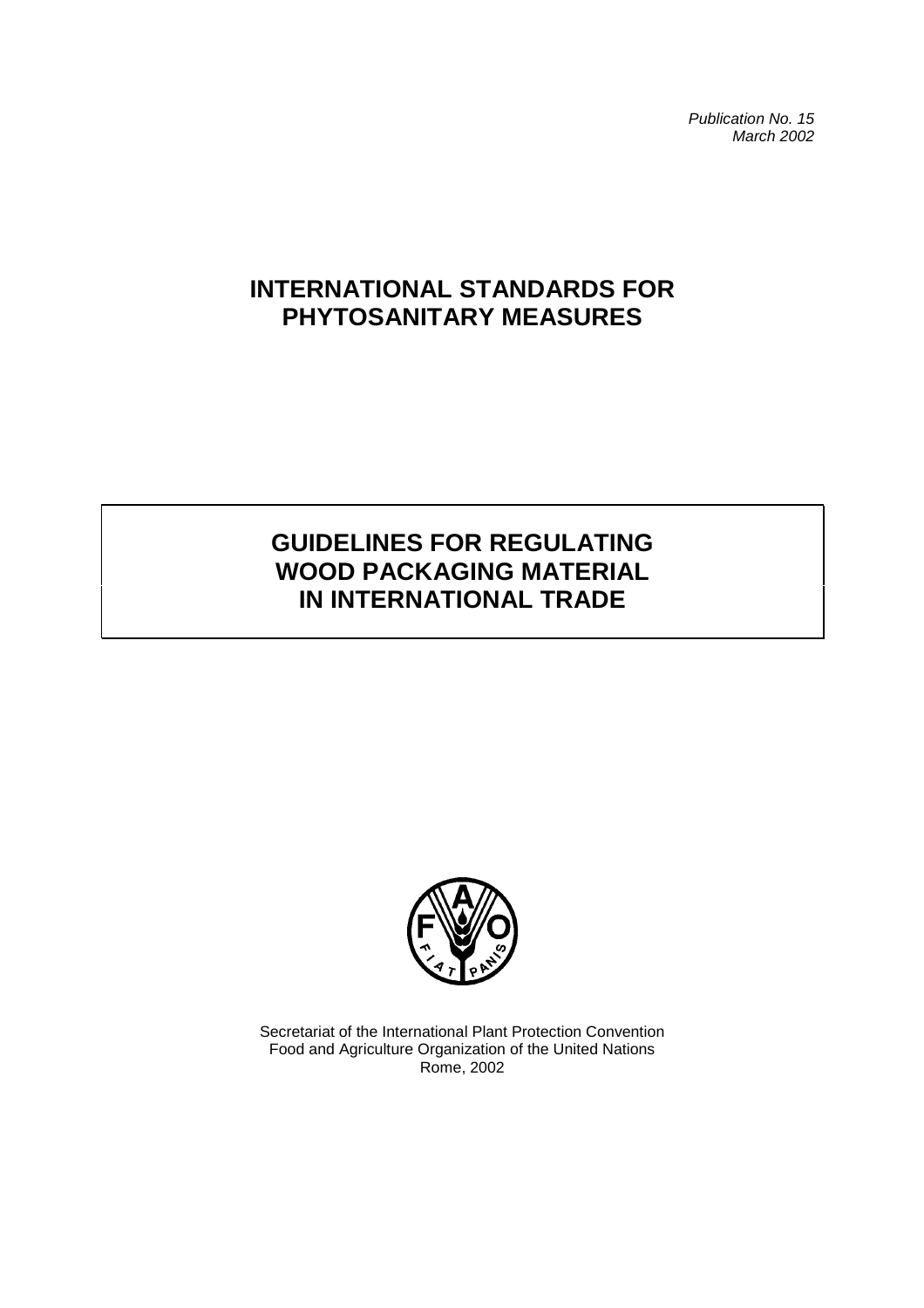The designations employed and the presentation of material in this publication do not imply the expression of any opinion whatsoever on the part of the Food and Agriculture Organization of the United Nations concerning the legal status of any country, territory, city or area or of its authorities, or concerning the delimitation of its frontiers or boundaries.

All rights reserved. No part of this publication may be reproduced, stored in a retrieval system, or transmitted in any form by any means, electronic, mechanical, photocopying or otherwise, without the prior permission of the copyright owner. Applications for such permission, with a statement of the purpose and extent of the reproduction, should be addressed to the Director, Information Division, Food and Agriculture Organization of the United Nations, Viale delle Terme di Caracalla, 00100 Rome, Italy.

© FAO 2002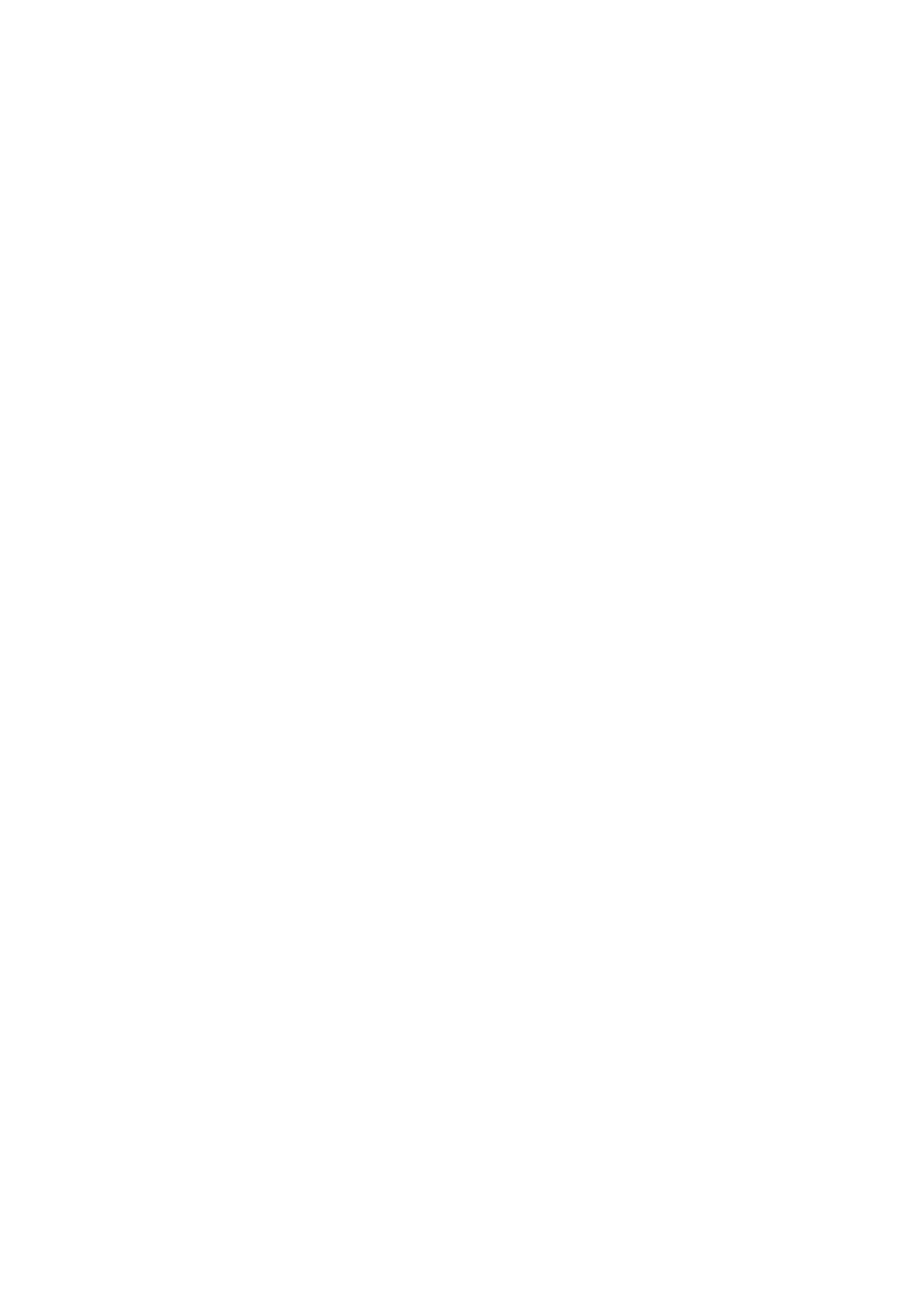# **CONTENTS**

|              | Endorsement<br>Application<br>Review and amendment         | $\mathbf{1}$<br>$\frac{2}{2}$ |
|--------------|------------------------------------------------------------|-------------------------------|
|              | <b>Distribution</b>                                        | $\overline{3}$                |
|              | <b>INTRODUCTION</b>                                        |                               |
| <b>SCOPE</b> |                                                            | $\overline{4}$                |
|              | <b>REFERENCES</b>                                          | $\overline{4}$                |
|              | DEFINITIONS AND ABBREVIATIONS                              |                               |
|              | <b>OUTLINE OF REQUIREMENTS</b>                             | $\overline{7}$                |
|              | <b>REGULATORY REQUIREMENTS</b>                             |                               |
| 1.           | <b>Basis for Regulating</b>                                | 8                             |
| 2.           | <b>Regulated Wood Packaging Material</b>                   | 8                             |
| 3.           | <b>Measures for Wood Packaging Material</b>                | 8                             |
| 3.1          | Approved measures                                          | $8\,$                         |
| 3.2          | Measures pending approval                                  | 9                             |
| 3.3          | Other measures                                             | 9                             |
| 3.4          | Review of measures                                         | 10                            |
|              | <b>OPERATIONAL REQUIREMENTS</b>                            |                               |
| 4.           | <b>Dunnage</b>                                             | 10                            |
| 5.           | <b>Procedures Used Prior to Export</b>                     | 10                            |
| 5.1          | Compliance checks on procedures applied prior to export    | 10                            |
| 5.2          | <b>Transit arrangements</b>                                | 10                            |
| 6.           | <b>Procedures upon Import</b>                              | 10                            |
| 6.1          | Measures for non-compliance at point of entry              | 11                            |
| 6.2          | Disposal                                                   | 11                            |
| Annexes      |                                                            |                               |
| I.           | Approved measures associated with wood packaging material  | 12                            |
| П.           | <b>Marking for approved measures</b>                       | 13                            |
| III.         | Measures being considered for approval under this standard | 14                            |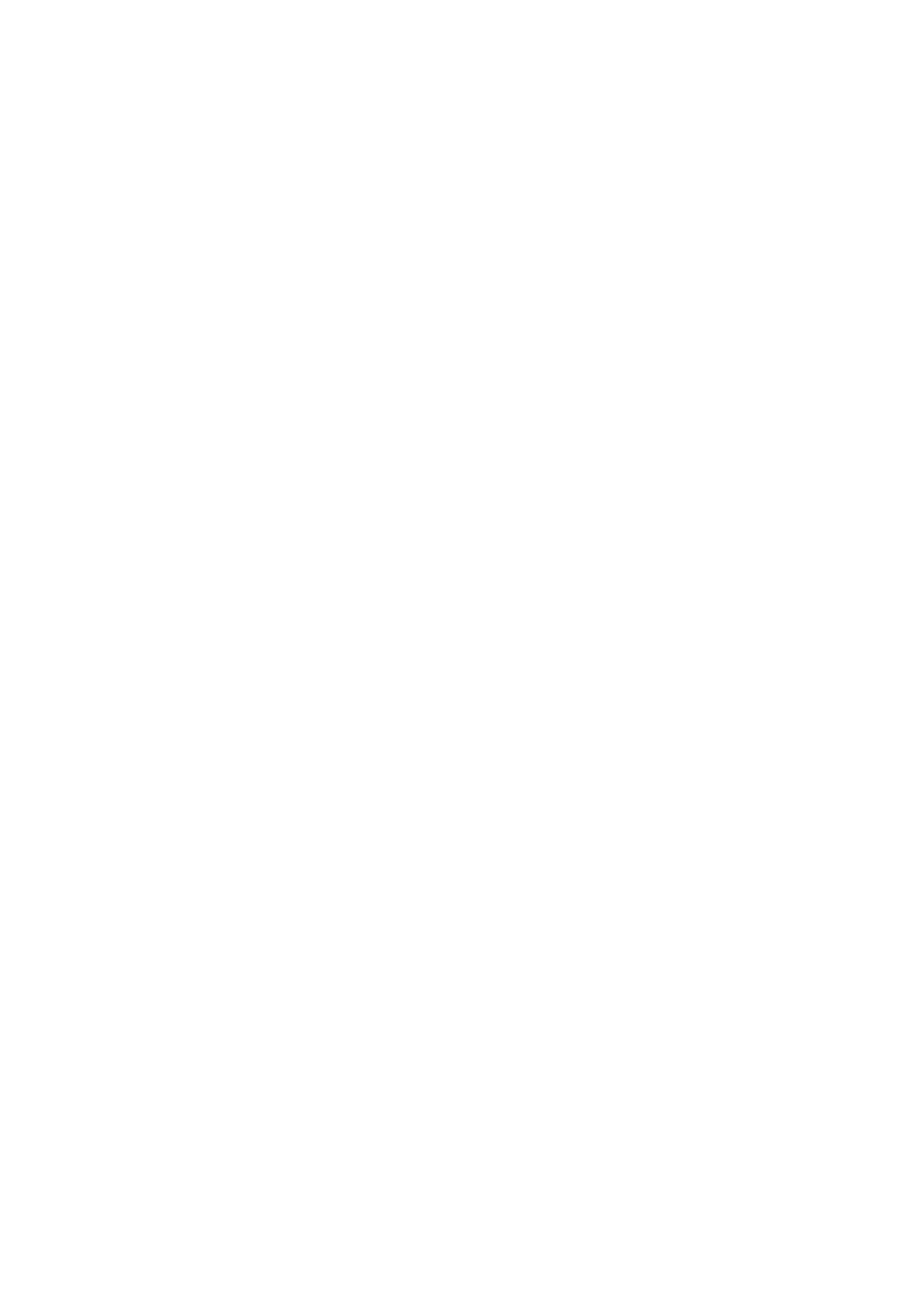# *Endorsement*

International standards for phytosanitary measures are prepared by the Secretariat of the International Plant Protection Convention as part of the United Nations Food and Agriculture Organization's global programme of policy and technical assistance in plant quarantine. This programme makes available to FAO Members and other interested parties these standards, guidelines and recommendations to achieve international harmonization of phytosanitary measures, with the aim to facilitate trade and avoid the use of unjustifiable measures as barriers to trade.

This standard was endorsed by the Interim Commission on Phytosanitary Measures in March 2002.

Jacques Diouf Director-General Food and Agriculture Organization of the United Nations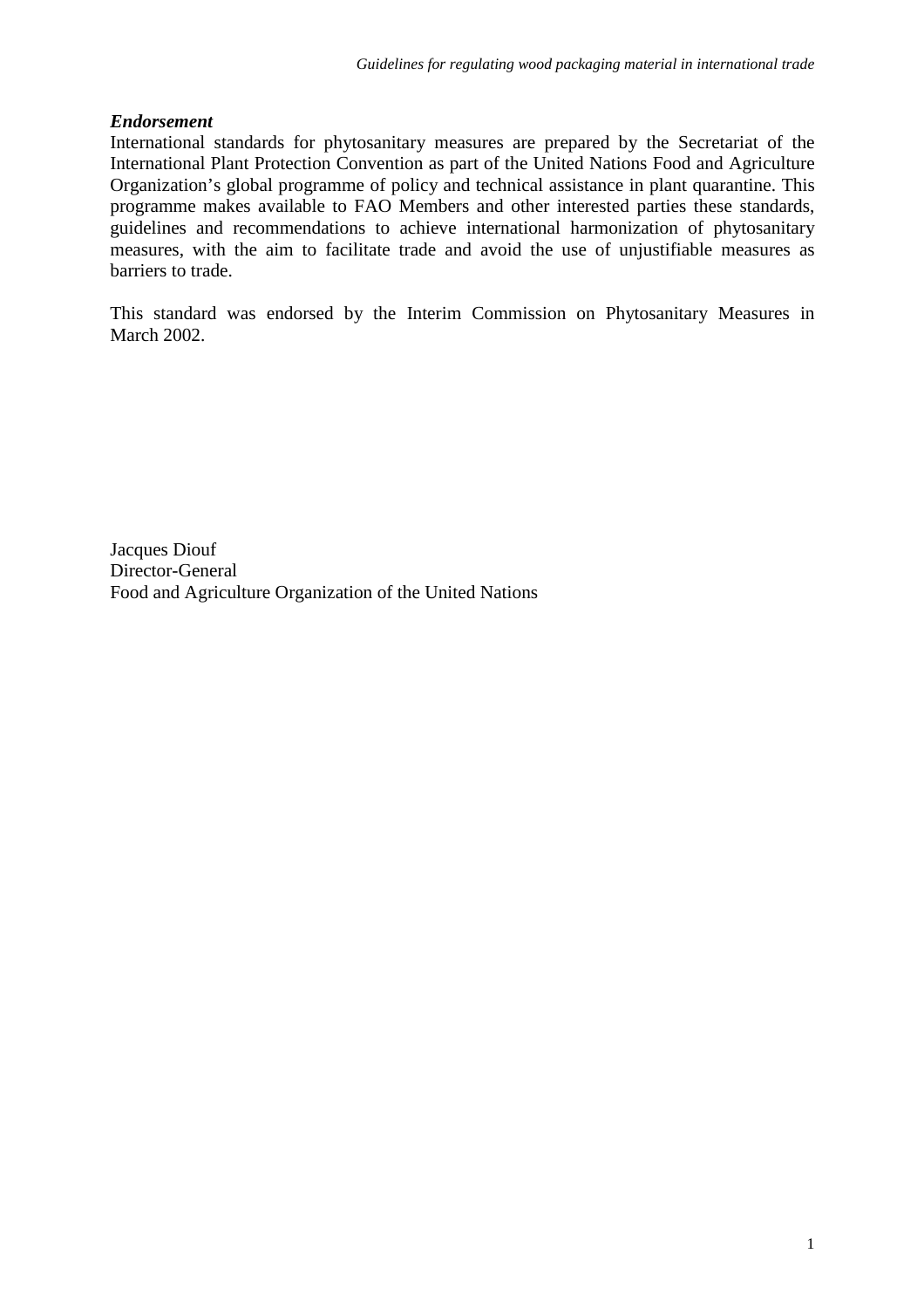# *Application*

International standards for phytosanitary measures (ISPMs) are adopted by contracting parties to the IPPC, and by FAO Members that are not contracting parties, through the Interim Commission on Phytosanitary Measures. ISPMs are the standards, guidelines and recommendations recognized as the basis for phytosanitary measures applied by Members of the World Trade Organization under the Agreement on the Application of Sanitary and Phytosanitary Measures. Non-contracting parties to the IPPC are encouraged to observe these standards.

# *Review and amendment*

International standards for phytosanitary measures are subject to periodic review and amendment. The next review date for this standard is 2007, or such other date as may be agreed upon by the Commission on Phytosanitary Measures.

Standards will be updated and republished as necessary. Standard holders should ensure that the current edition of this standard is being used.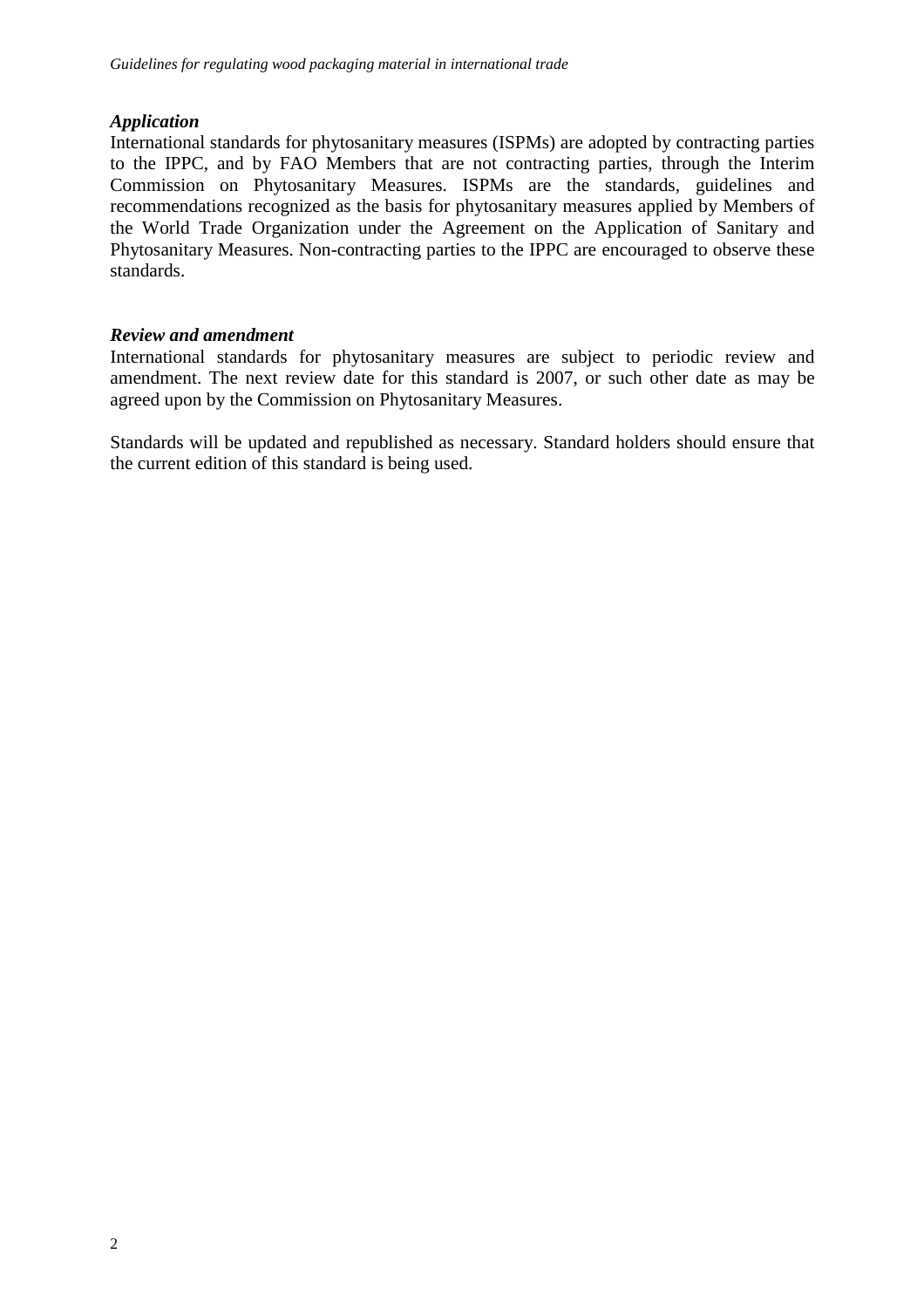# *Distribution*

International standards for phytosanitary measures are distributed by the Secretariat of the International Plant Protection Convention to all FAO Members, plus the Executive/Technical Secretariats of the Regional Plant Protection Organizations:

- Asia and Pacific Plant Protection Commission
- Caribbean Plant Protection Commission
- Comité Regional de Sanidad Vegetal para el Cono Sur
- Comunidad Andina
- European and Mediterranean Plant Protection Organization
- Inter-African Phytosanitary Council
- North American Plant Protection Organization
- Organismo Internacional Regional de Sanidad Agropecuaria
- Pacific Plant Protection Organization.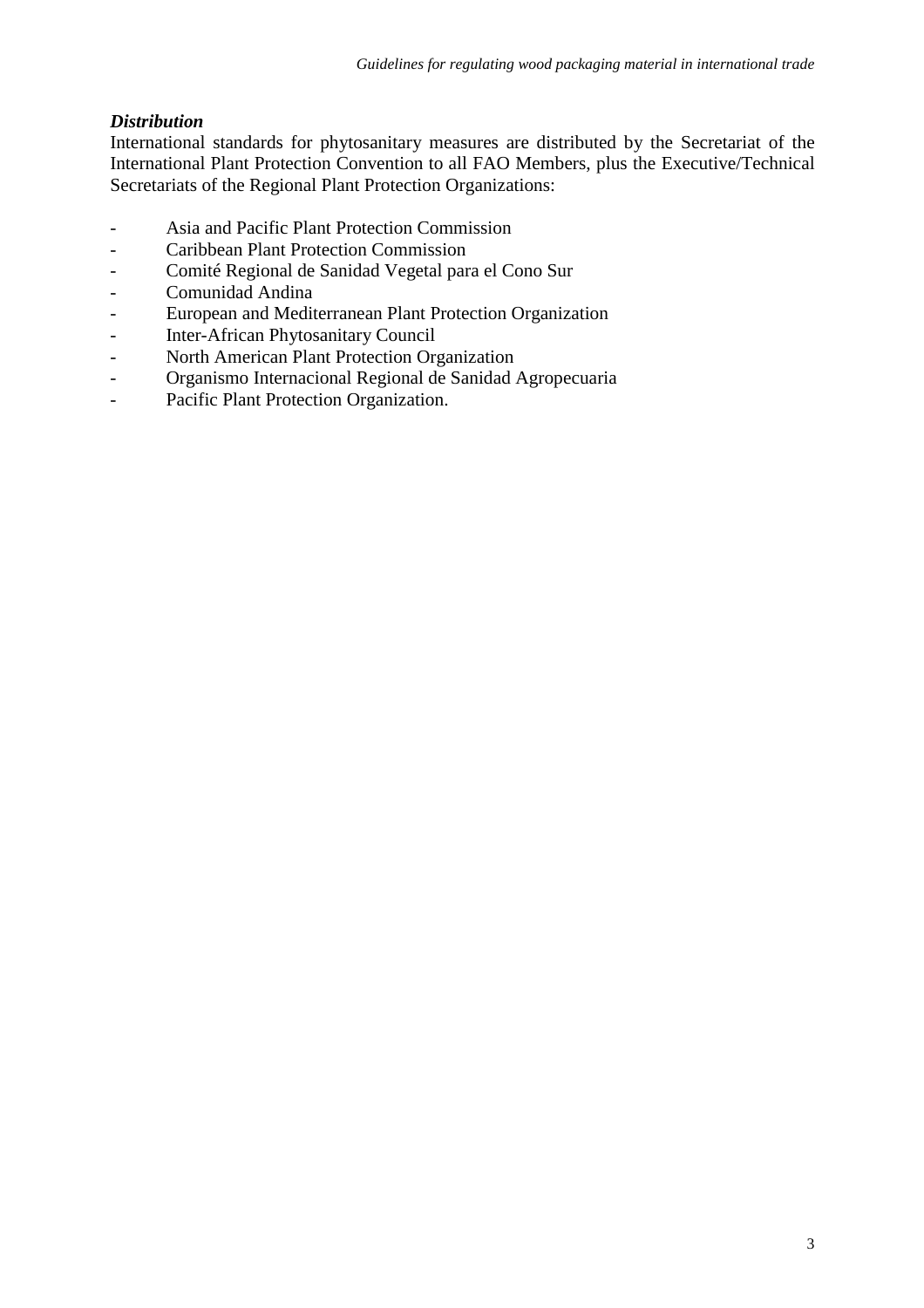# **INTRODUCTION**

#### **SCOPE**

Rome.

This standard describes phytosanitary measures to reduce the risk of introduction and/or spread of quarantine pests associated with wood packaging material (including dunnage), made of coniferous and non-coniferous raw wood, in use in international trade.

### **REFERENCES**

*Agreement on the Application of Sanitary and Phytosanitary Measures*, 1994. World Trade Organization, Geneva. *Export certification system*, 1997. ISPM Pub. No. 7, FAO, Rome. *Glossary of phytosanitary terms*, 2001. ISPM Pub. No. 5, FAO, Rome. *Guidelines for phytosanitary certificates*, 2001. ISPM Pub. No. 12, FAO, Rome. *Guidelines on notification of non-compliance and emergency action*, 2001. ISPM Pub. No. 13, FAO, Rome. ISO 3166-1-ALPHA-2 CODE ELEMENTS ([http://www.din.de/gremien/nas/nabd/iso3166ma/codlstp1/en\\_listp1.html\)](http://www.din.de/gremien/nas/nabd/iso3166ma/codlstp1/en_listp1.html) *International Plant Protection Convention*, 1997. FAO, Rome. *Principles of plant quarantine as related to international trade*, 1995. ISPM Pub. No. 1, FAO,

| DEFINITIONS AND ABBREVIATIONS     |                                                                                                                                                                                                                                                                                     |
|-----------------------------------|-------------------------------------------------------------------------------------------------------------------------------------------------------------------------------------------------------------------------------------------------------------------------------------|
| bark-free wood                    | Wood from which all bark excluding the vascular cambium,<br>ingrown bark around knots, and bark pockets between rings of<br>annual growth has been removed [ISPM Pub. No. 15, 2002]                                                                                                 |
| chemical pressure<br>impregnation | Treatment of wood with a chemical preservative through a<br>process of pressure in accordance with an officially recognized<br>technical specification [ISPM Pub. No. 15, 2002]                                                                                                     |
| certificate                       | An official document which attests to the phytosanitary status<br>of any consignment affected by phytosanitary regulations<br>[FAO, 1990]                                                                                                                                           |
| commodity                         | A type of plant, plant product, or other article being moved for<br>trade or other purpose [FAO, 1990; revised ICPM, 2001]                                                                                                                                                          |
| consignment                       | A quantity of plants, plant products and/or other articles being<br>moved from one country to another and covered, when<br>required, by a single phytosanitary certificate (a consignment<br>may be composed of one or more commodities or lots) [FAO,<br>1990; revised ICPM, 2001] |
| debarking                         | Removal of bark from round wood (debarking does not<br>necessarily make the wood bark-free) [FAO, 1990]                                                                                                                                                                             |
| dunnage                           | Wood packaging material used to secure or support a<br>commodity but which does not remain associated with the<br>commodity [FAO, 1990; revised ISPM Pub. No. 15, 2002]                                                                                                             |
| emergency action                  | A prompt phytosanitary action undertaken in a new or<br>unexpected phytosanitary situation [ICPM, 2001]                                                                                                                                                                             |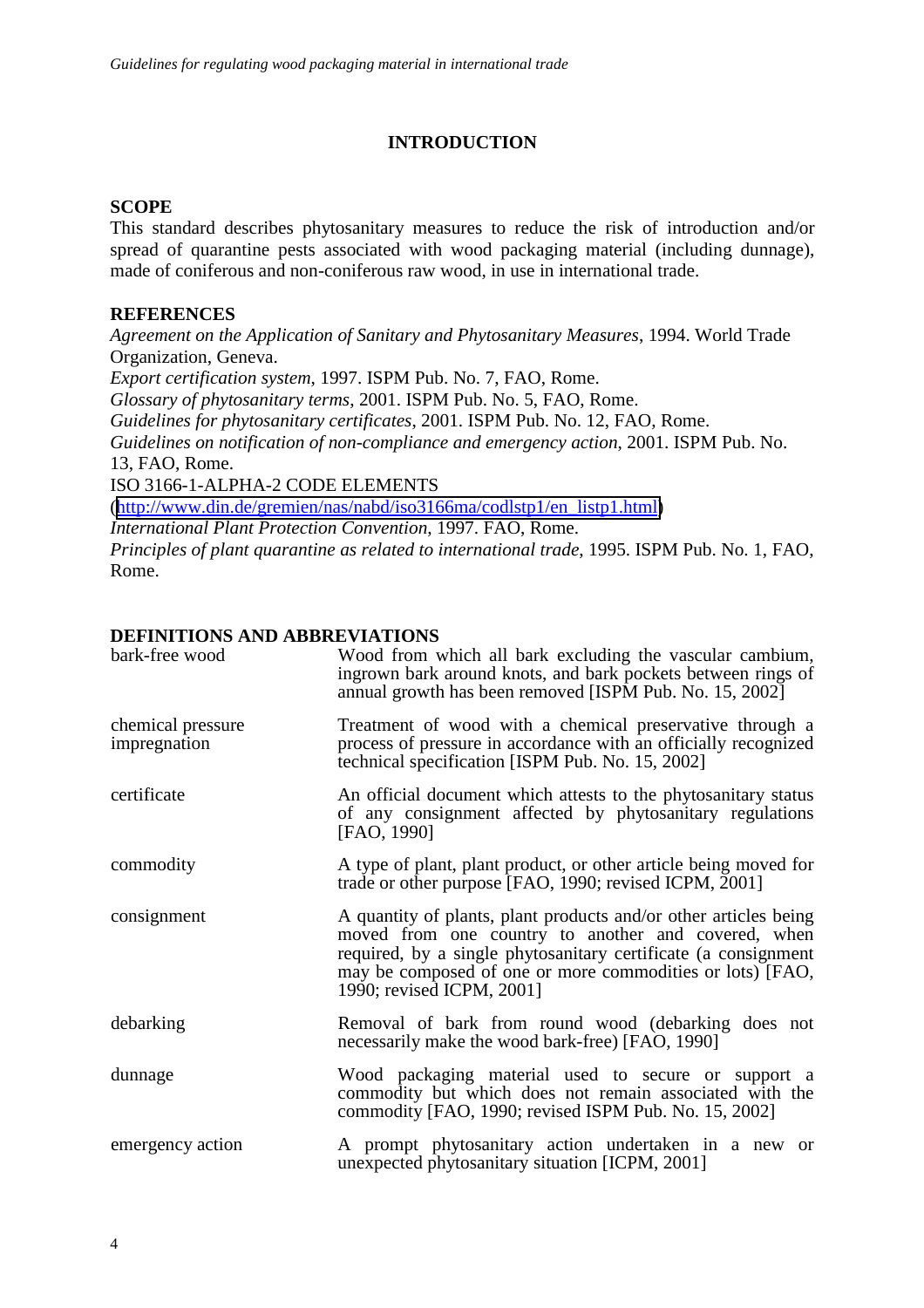| emergency measure                                                 | A phytosanitary regulation or procedure established as a matter<br>of urgency in a new or unexpected phytosanitary situation. An<br>emergency measure may or may not be a provisional measure<br>[ICPM, $2001$ ]                                           |
|-------------------------------------------------------------------|------------------------------------------------------------------------------------------------------------------------------------------------------------------------------------------------------------------------------------------------------------|
| free from (of a<br>consignment, field, or place<br>of production) | Without pests (or a specific pest) in numbers or quantities that<br>can be detected by the application of phytosanitary procedures<br>[FAO, 1990; revised FAO, 1995; CEPM, 1999]                                                                           |
| fumigation                                                        | Treatment with a chemical agent that reaches the commodity<br>wholly or primarily in a gaseous state [FAO, 1990; revised]<br>FAO, 1995]                                                                                                                    |
| heat treatment                                                    | The process in which a commodity is heated until it reaches a<br>minimum temperature for a minimum period of time according<br>to an officially recognized technical specification [ISPM Pub.<br>No. 15, 2002]                                             |
| infestation (of a<br>commodity)                                   | Presence in a commodity of a living pest of the plant or plant<br>product concerned. Infestation includes infection [CEPM,<br>1997; revised CEPM, 1999]                                                                                                    |
| interception (of a pest)                                          | The detection of a pest during inspection or testing of an<br>imported consignment [FAO, 1990; revised CEPM, 1996]                                                                                                                                         |
| kiln-drying                                                       | A process in which wood is dried in a closed chamber using<br>heat and/or humidity control to achieve a required moisture<br>content [ISPM Pub. No. 15, 2002]                                                                                              |
| mark                                                              | An official stamp or brand, internationally recognized, applied<br>to a regulated article to attest its phytosanitary status [ISPM]<br>Pub. No. 15, 2002]                                                                                                  |
| <b>NPPO</b>                                                       | National Plant Protection Organization [FAO, 1990; ICPM,<br>2001]                                                                                                                                                                                          |
| official                                                          | Established, authorized or performed by a National Plant<br>Protection Organization [FAO, 1990]                                                                                                                                                            |
| Pest Risk Analysis                                                | The process of evaluating biological or other scientific and<br>economic evidence to determine whether a pest should be<br>regulated and the strength of any phytosanitary measures to be<br>taken against it [FAO, 1990; revised IPPC, 1997]              |
| phytosanitary action                                              | An official operation, such as inspection, testing, surveillance<br>to implement phytosanitary<br>undertaken<br>treatment,<br><sub>or</sub><br>regulations or procedures [ICPM, 2001]                                                                      |
| phytosanitary measure<br>(agreed interpretation)                  | Any legislation, regulation or official procedure having the<br>purpose to prevent the introduction and/or spread of quarantine<br>pests, or to limit the economic impact of regulated non-<br>quarantine pests [FAO, 1995; revised IPPC, 1997; ISC, 2001] |

*The agreed interpretation of the term phytosanitary measure accounts for the relationship of phytosanitary measures to regulated non-quarantine pests. This relationship is not adequately reflected in the definition found in Article II of the IPPC (1997).*

phytosanitary procedure Any officially prescribed method for implementing phytosanitary regulations including the performance of inspections, tests, surveillance or treatments in connection with regulated pests [FAO, 1990; revised FAO, 1995; CEPM, 1999; ICPM, 2001]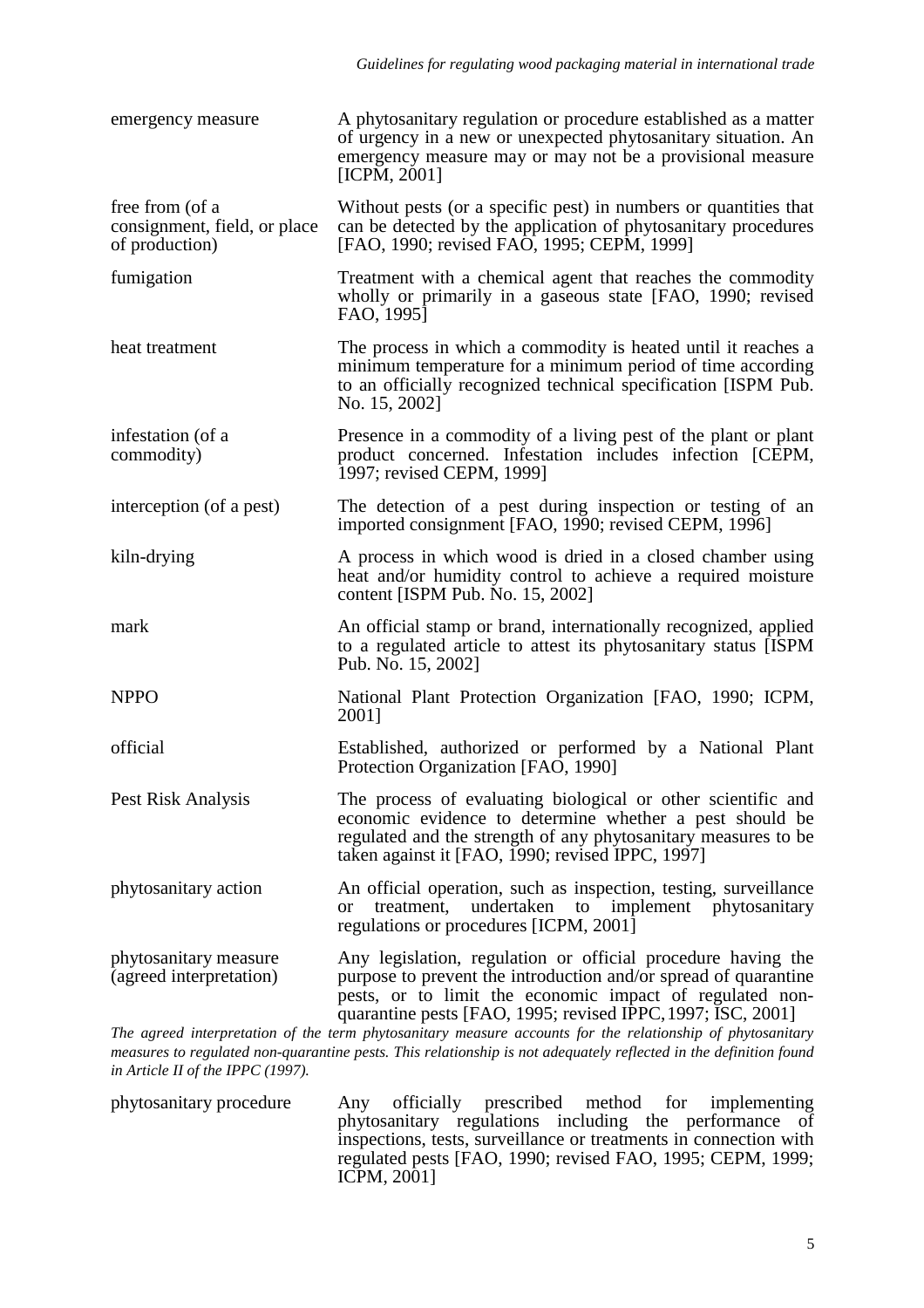| phytosanitary regulation | Official rule to prevent the introduction and/or spread of<br>quarantine pests, or to limit the economic impact of regulated<br>non-quarantine pests, including establishment of procedures for<br>phytosanitary certification [FAO, 1990; revised FAO, 1995;<br>CEPM, 1999; ICPM, 2001]                                                           |
|--------------------------|----------------------------------------------------------------------------------------------------------------------------------------------------------------------------------------------------------------------------------------------------------------------------------------------------------------------------------------------------|
| plant products           | Unmanufactured material of plant origin (including grain) and<br>those manufactured products that, by their nature or that of<br>their processing, may create a risk for the introduction and<br>spread of pests [FAO, 1990; revised IPPC, 1997; formerly<br>Plant product                                                                         |
| <b>PRA</b>               | Pest risk analysis [FAO, 1995]                                                                                                                                                                                                                                                                                                                     |
| processed wood material  | Products that are a composite of wood constructed using glue,<br>heat and pressure, or any combination thereof [ISPM Pub. No.<br>15, 2002]                                                                                                                                                                                                         |
| quarantine pest          | A pest of potential economic importance to the area<br>endangered thereby and not yet present there, or present but not<br>widely distributed and being officially controlled [FAO, 1990;<br>revised FAO, 1995; IPPC, 1997]                                                                                                                        |
| raw wood                 | Wood which has not undergone processing or treatment [ISPM]<br>Pub. No. 15, 2002]                                                                                                                                                                                                                                                                  |
| regulated article        | Any plant, plant product, storage place,<br>packaging,<br>conveyance, container, soil and any other organism, object or<br>material capable of harbouring or spreading pests, deemed to<br>phytosanitary<br>measures, particularly<br>require<br>where<br>international transportation is involved [CEPM, 1996; revised<br>CEPM, 1999; ICPM, 2001] |
| test                     | Official examination, other than visual, to determine if pests<br>are present or to identify pests [FAO, 1990]                                                                                                                                                                                                                                     |
| treatment                | Officially authorized procedure for the killing or removal of<br>pests or rendering pests infertile [FAO, 1990; revised FAO,<br>1995; ISPM Pub. No. 15, 2002]                                                                                                                                                                                      |
| wood                     | A commodity class for round wood, sawn wood, wood chips or<br>dunnage, with or without bark [FAO, 1990; revised ICPM,<br>20011                                                                                                                                                                                                                     |
| wood packaging material  | Wood or wood products (excluding paper products) used in<br>supporting, protecting or carrying a commodity (includes<br>dunnage) [ISPM Pub. No. 15, 2002]                                                                                                                                                                                          |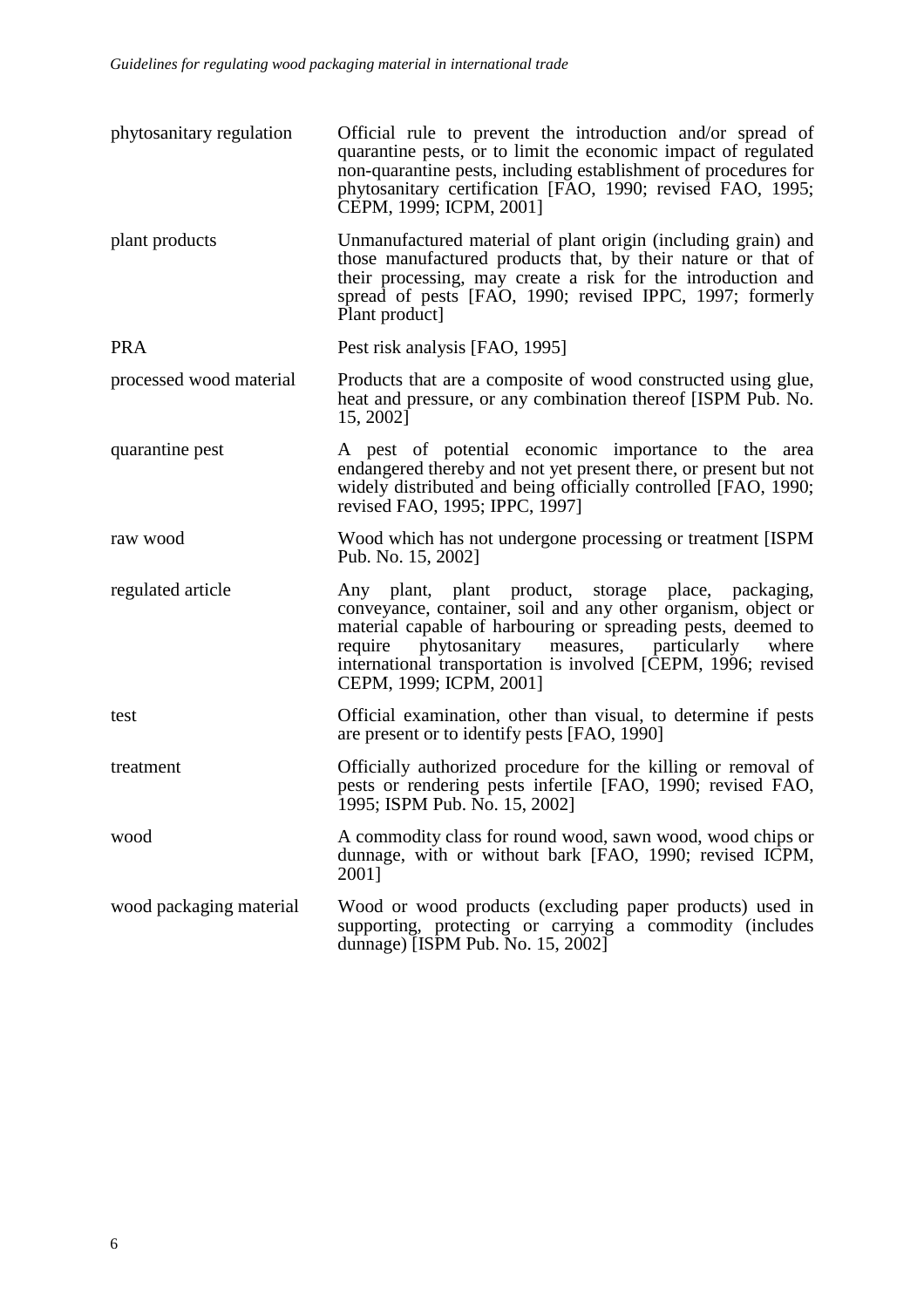# **OUTLINE OF REQUIREMENTS**

Wood packaging material made of unprocessed raw wood is a pathway for the introduction and spread of pests. Because the origin of wood packaging material is often difficult to determine, globally approved measures that significantly reduce the risk of pest spread are described. NPPOs are encouraged to accept wood packaging material that has been subjected to an approved measure without further requirements. Such wood packaging material includes dunnage, but excludes processed wood packaging material.

Procedures to verify that an approved measure, including the application of a globally recognized mark, has been applied should be in place in both exporting and importing countries. Other measures agreed to under a bilateral arrangement are also considered in this standard. Wood packaging material that does not comply with the requirements of this standard should be disposed of in an approved manner.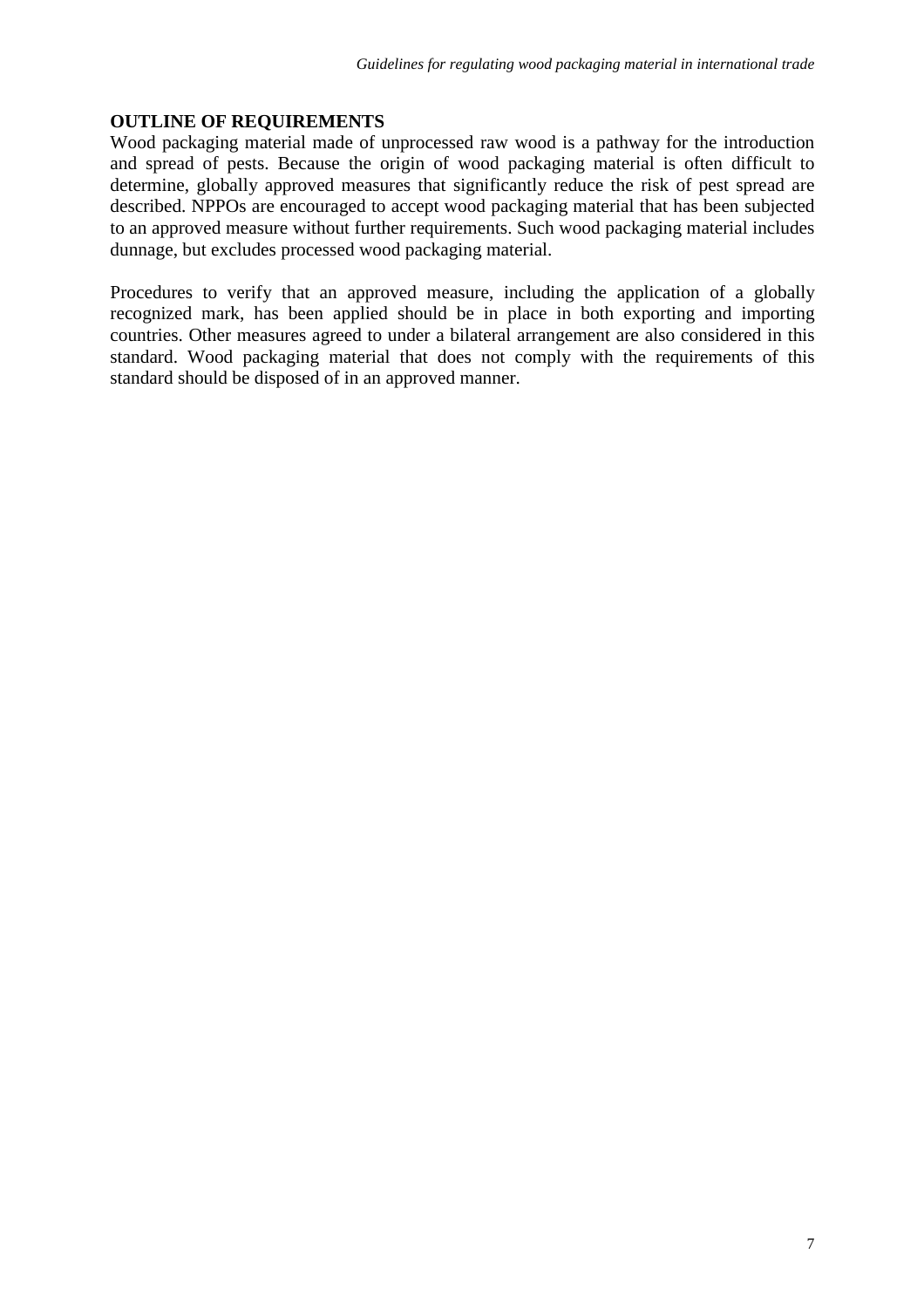# **REGULATORY REQUIREMENTS**

# **1. Basis for Regulating**

Wood packaging material is frequently made of raw wood that may not have undergone sufficient processing or treatment to remove or kill pests and therefore becomes a pathway for the introduction and spread of pests. Furthermore, wood packaging material is very often reused, recycled or re-manufactured (in that packaging received with an imported consignment may be re-used to accompany another consignment for export). The true origin of any piece of wood packaging material is difficult to determine and thus its phytosanitary status cannot be ascertained. Therefore the normal process of undertaking risk analysis to determine if measures are necessary and the strength of such measures is frequently not possible for wood packaging material because its origin and phytosanitary status may not be known. For this reason, this standard describes globally accepted measures that are approved and that may be applied to wood packaging material by all countries to practically eliminate the risk for most quarantine pests and significantly reduce the risk from a number of other pests that may be associated with that material.

Countries should have technical justification for requiring the application of the approved measures as described in this standard for imported wood packaging material. Requiring phytosanitary measures beyond an approved measure as described in this standard also requires technical justification.

# **2. Regulated Wood Packaging Material**

These guidelines are for coniferous and non-coniferous raw wood packaging material that may serve as a pathway for plant pests posing a threat mainly to living trees. They cover wood packaging material such as pallets, dunnage, crating, packing blocks, drums, cases, load boards, pallet collars, and skids which can be present in almost any imported consignment, including consignments which would not normally be the target of phytosanitary inspection.

Wood packaging made wholly of wood-based products such as plywood, particle board, oriented strand board or veneer that have been created using glue, heat and pressure or a combination thereof should be considered sufficiently processed to have eliminated the risk associated with the raw wood. It is unlikely to be infested by raw wood pests during its use and therefore should not be regulated for these pests.

Wood packaging material such as veneer peeler cores<sup>1</sup>, sawdust, wood wool, and shavings, and raw wood cut into thin<sup>2</sup> pieces may not be pathways for introduction of quarantine pests and should not be regulated unless technically justified.

# **3. Measures for Wood Packaging Material**

#### **3.1 Approved measures**

Any treatment, process, or a combination of these that is significantly effective against most pests should be considered effective in mitigating pest risks associated with

 $\overline{a}$ 

<sup>&</sup>lt;sup>1</sup> Veneer peeler cores are a by-product of veneer production involving high temperatures and comprising the center of a log remaining after the peeling process.

<sup>&</sup>lt;sup>2</sup> Thin wood is considered to be 6mm thickness or less according to the Customs Harmonized Commodity Description and Coding System (the Harmonized System or HS).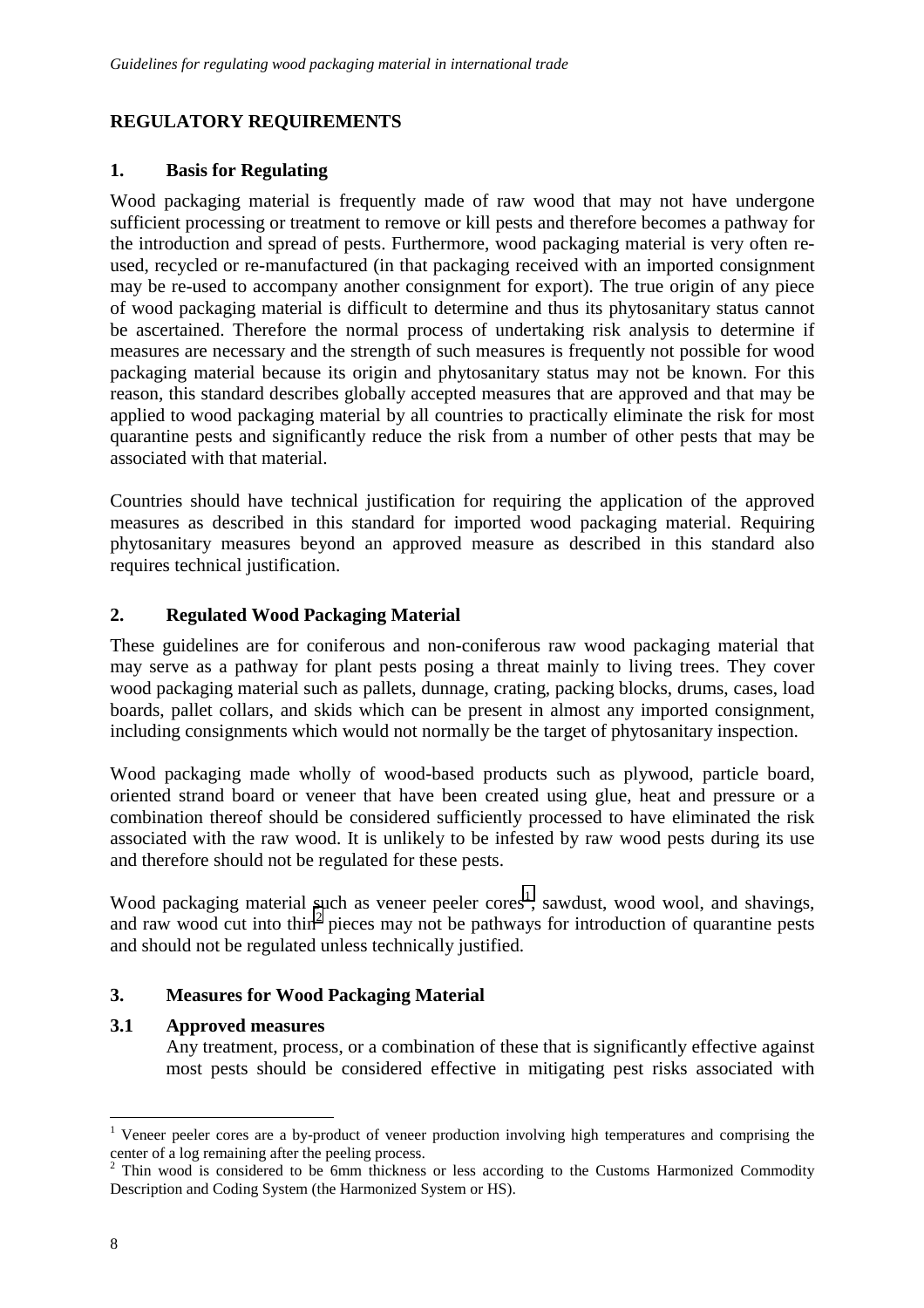wood packaging material used in transport. The choice of a measure for wood packaging material is based on consideration of:

- the range of pests that may be affected
- the efficacy of the measure
- the technical and/or commercial feasibility.

Approved measures should be accepted by all NPPOs as the basis for authorizing the entry of wood packaging material without further requirements except where it is determined through interceptions and/or PRA that specific quarantine pests associated with certain types of wood packaging material from specific sources require more rigorous measures.

Approved measures are specified in Annex I.

Wood packaging material subjected to these approved measures should display a specified mark shown in Annex II.

The use of marks addresses the operational difficulties associated with the verification of compliance with treatment for wood packaging material. A universally recognized, non-language specific mark facilitates verification during inspection at the point of export, at the point of entry or elsewhere.

References for supporting documentation on approved measures are available from the IPPC Secretariat.

#### **3.2 Measures pending approval**

Other treatments or processes for wood packaging material will be approved when it can be demonstrated that they provide an appropriate level of phytosanitary protection (Annex III). The currently measures identified in Annex I continue to be under review, and new research may point, for example, to other temperature/time combinations. New measures may also reduce risk by changing the character of the wood packaging material. NPPOs should be aware that measures may be added or changed and should have sufficiently flexible import requirements for wood packaging to accommodate changes as they are approved.

# **3.3 Other measures**

NPPOs may accept any measures other than those listed in Annex I by arrangement with their trading partners, especially in cases where the measures listed in Annex I cannot be applied or verified in the exporting country. Such measures should be technically justified and respect the principles of transparency, non-discrimination and equivalence.

The NPPOs of importing countries should consider other arrangements for wood packaging material associated with exports from any country (or particular source) where evidence is provided which demonstrates that the pest risk is adequately managed or absent (e.g. areas with similar phytosanitary situations or pest free areas).

Certain movements of wood packaging material (e.g. tropical hardwoods associated with exports to temperate countries) may be considered by the importing NPPO not to carry a phytosanitary risk and thus can be exempted from measures.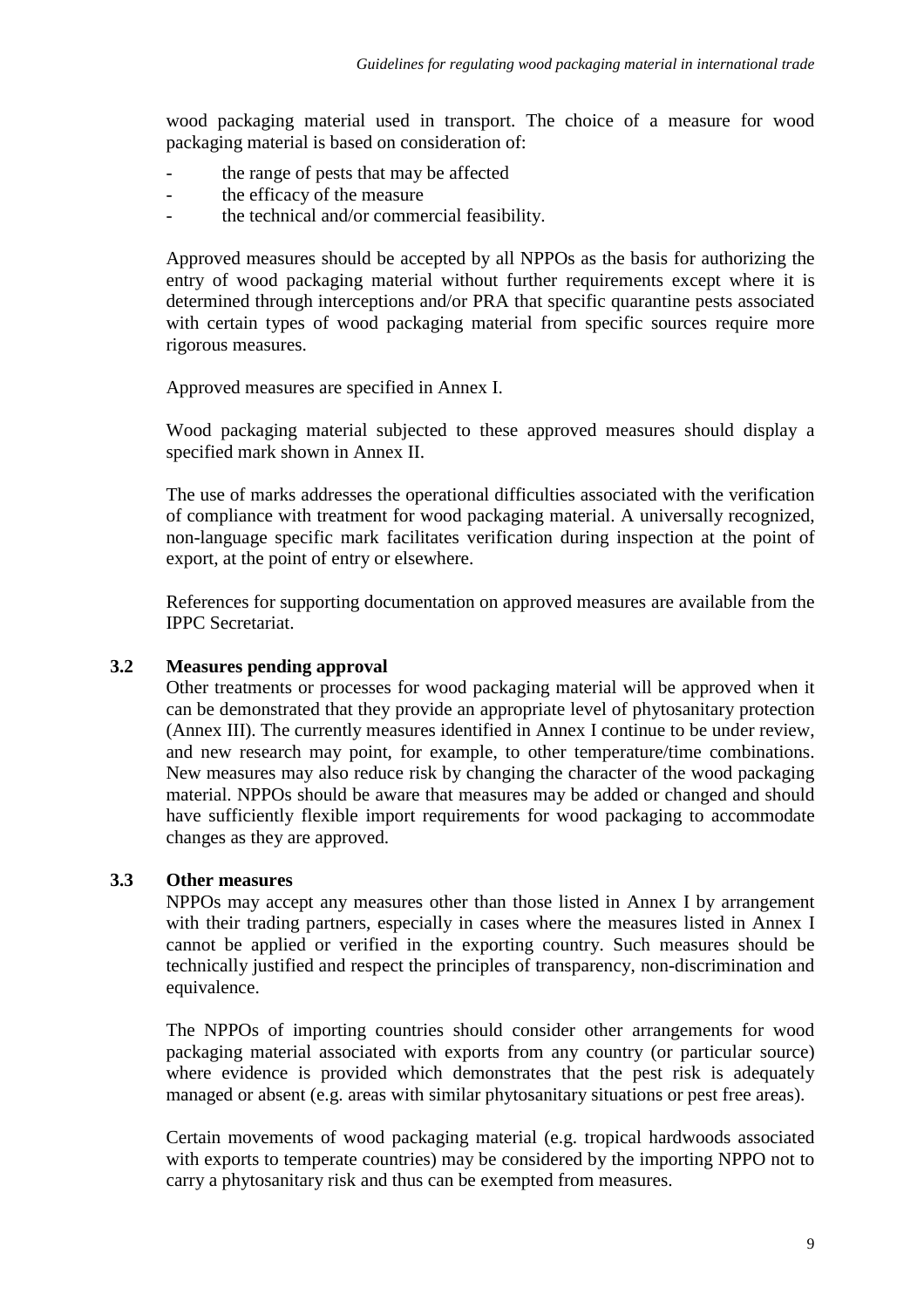Subject to technical justification, countries may require that imported wood packaging material subjected to an approved measure be made from debarked wood and display a mark as shown in Annex II.

# **3.4 Review of measures**

The approved measures specified in Annex I and the list of measures under consideration in Annex III should be reviewed based on new information provided to the Secretariat by NPPOs. This standard should be amended appropriately by the ICPM.

# **OPERATIONAL REQUIREMENTS**

To meet the objective of preventing the spread of pests, both exporting and importing countries should verify that the requirements of this standard have been met.

# **4. Dunnage**

Ideally, dunnage should also be marked in accordance with Annex II of this standard as having been subjected to an approved measure. If not, it requires special consideration and should, as a minimum, be made from bark-free wood that is free from pests and signs of live pests. Otherwise it should be refused entry or immediately disposed of in authorized manner (see section 6).

# **5. Procedures Used Prior to Export**

### **5.1 Compliance checks on procedures applied prior to export**

The NPPO of the exporting country has responsibility for ensuring that systems for exports meet the requirements set out in this standard. It includes monitoring certification and marking systems that verify compliance, and establishing inspection procedures (see also ISPM Pub. No. 7: *Export certification system*), registration or accreditation and auditing of commercial companies that apply the measures, etc.

#### **5.2 Transit arrangements**

Where consignments moving in transit have exposed wood packaging material that has not met the requirements for approved measures, the NPPOs of the transit countries may require measures in addition to those of the importing country to ensure that wood packaging material does not present an unacceptable risk.

#### **6. Procedures upon Import**

The regulation of wood packaging material requires that NPPOs have policies and procedures for other aspects of their responsibilities related to wood packaging material.

Since wood packaging materials are associated with almost all shipments, including those not normally the target of phytosanitary inspections, cooperation with agencies, organizations, etc. not normally involved with meeting phytosanitary export conditions or import requirements is important. For example, cooperation with Customs organizations should be reviewed to ensure effectiveness in detecting potential non-compliance of wood packaging material. Cooperation with the producers of wood packaging material also needs to be developed.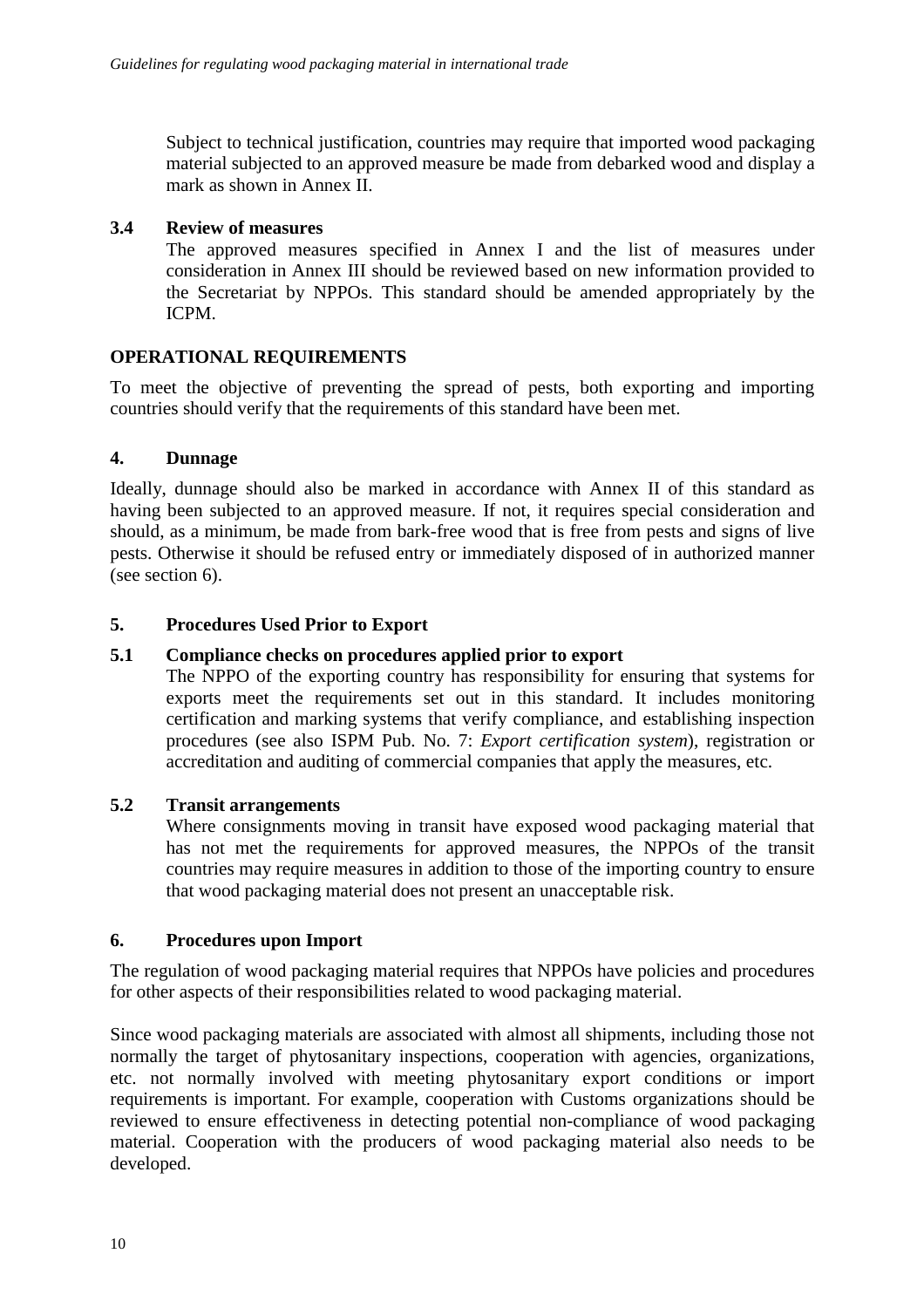# **6.1 Measures for non-compliance at point of entry**

Where wood packaging material does not carry the required mark, action may be taken unless other bilateral arrangements are in place. This action may take the form of treatment, disposal or refused entry. The NPPO of the exporting country may be notified (see ISPM Pub. No. 13: *Guidelines on notification of non-compliance and emergency action*). Where the wood packaging material does carry the required mark, and evidence of live pests is found, action can be taken. These actions may take the form of treatment, disposal or refused entry. The NPPO of the exporting country should be notified in cases where live pests are found, and may be notified in other cases (see ISPM Pub. No. 13: *Guidelines on notification of non-compliance and emergency action).*

# **6.2 Disposal**

Disposal of wood packaging material is a risk management option that may be used by the NPPO of the importing country upon arrival of the wood packaging material where treatment is not available or desirable. The following methods are recommended for the disposal of wood packaging material where this is required. Wood packaging material that requires emergency action should be appropriately safeguarded prior to treatment or disposal to prevent escape of any pest between the time of the detection of the pest posing the threat and the time of treatment or disposal.

# **Incineration**

Complete burning

# **Burial**

Deep burial in sites approved by appropriate authorities. (Note: not a suitable disposal option for wood infested with termites). The depth of the burial may depend on climatic conditions and the pest, but is recommended to be at least 1 metre. The material should be covered immediately after burial and should remain buried.

#### **Processing**

Chipping and further processing in a manner approved by the NPPO of the importing country for the elimination of pests of concern (e.g. manufacture of oriented strand board).

#### **Other methods**

Procedures endorsed by the NPPO as effective for the pests of concern.

The methods should be applied with the least possible delay.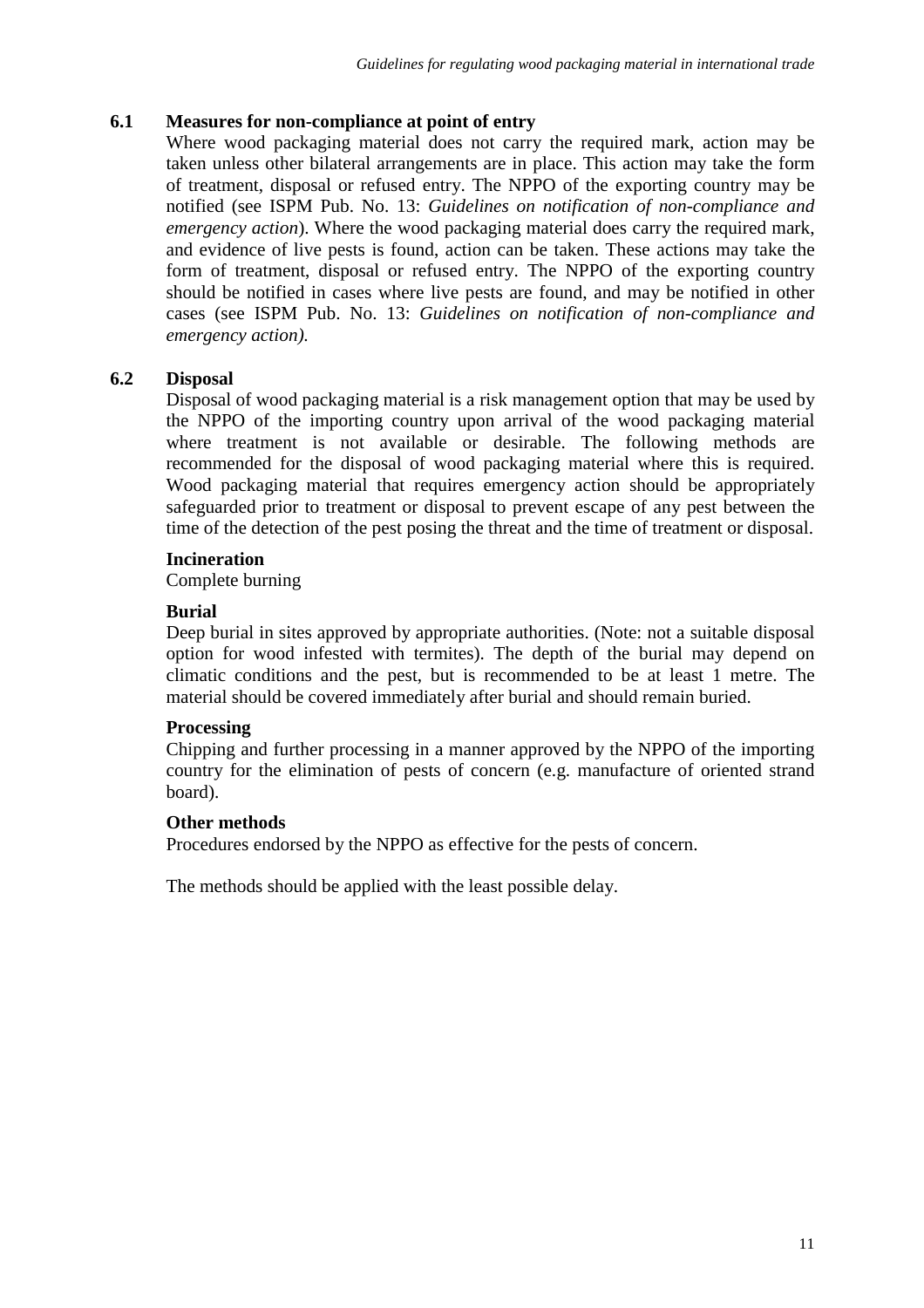# **APPROVED MEASURES ASSOCIATED WITH WOOD PACKAGING MATERIAL**

### **Heat treatment (HT)**

Wood packaging material should be heated in accordance with a specific time-temperature schedule that achieves a minimum wood core temperature of  $56^{\circ}$ C for a minimum of 30  $minutes<sup>3</sup>$ .

Kiln-drying (KD), chemical pressure impregnation (CPI), or other treatments may be considered HT treatments to the extent that these meet the HT specifications. For example, CPI may meet the HT specification through the use of steam, hot water, or dry heat.

Heat treatment is indicated by the mark HT. (see Annex II)

#### **Methyl bromide (MB) fumigation for wood packaging material**

The wood packaging material should be fumigated with methyl bromide. The treatment is indicated by the mark MB. The minimum standard for methyl bromide fumigation treatment for wood packaging material is as follows:

| <b>Temperature</b>      | Dosage rate | Minimum concentration $(g/m^3)$ at: |       |       |        |
|-------------------------|-------------|-------------------------------------|-------|-------|--------|
|                         |             | $0.5$ hrs.                          | 2hrs. | 4hrs. | 16hrs. |
| $21^{\circ}$ C or above | 48          |                                     | 24    |       |        |
| $16^{\circ}$ C or above | 56          |                                     | 28    |       |        |
| $11^{\circ}$ C or above | 64          |                                     | າາ    | ^^    |        |

The minimum temperature should not be less than  $10^{0}$ C and the minimum exposure time should be 16 hours.<sup>4</sup>

#### **List of most significant pests targeted by HT and MB**

Members of the following pest groups associated with wood packaging material are practically eliminated by HT and MB treatment in accordance with the specifications listed above:

| Pest group                             |  |  |
|----------------------------------------|--|--|
| <b>Insects</b>                         |  |  |
| Anobiidae                              |  |  |
| Bostrichidae                           |  |  |
| Buprestidae                            |  |  |
| Cerambycidae                           |  |  |
| Curculionidae                          |  |  |
| Isoptera                               |  |  |
| Lyctidae (with some exceptions for HT) |  |  |
| Oedemeridae                            |  |  |
| Scolytidae                             |  |  |
| Siricidae                              |  |  |
| Nematodes                              |  |  |
| Bursaphelenchus xylophilus             |  |  |

 $3$  A minimum core temperature of 56 $\degree$  C for a minimum of 30 min. is chosen in consideration of the wide range of pests for which this combination is documented to be lethal and a commercially feasible treatment. Although it is recognized that some pests are known to have a higher thermal tolerance, quarantine pests in this category are managed by NPPOs on a case by case basis.

 $\overline{a}$ 

<sup>&</sup>lt;sup>4</sup> Certain countries require that the minimum commodity temp should be higher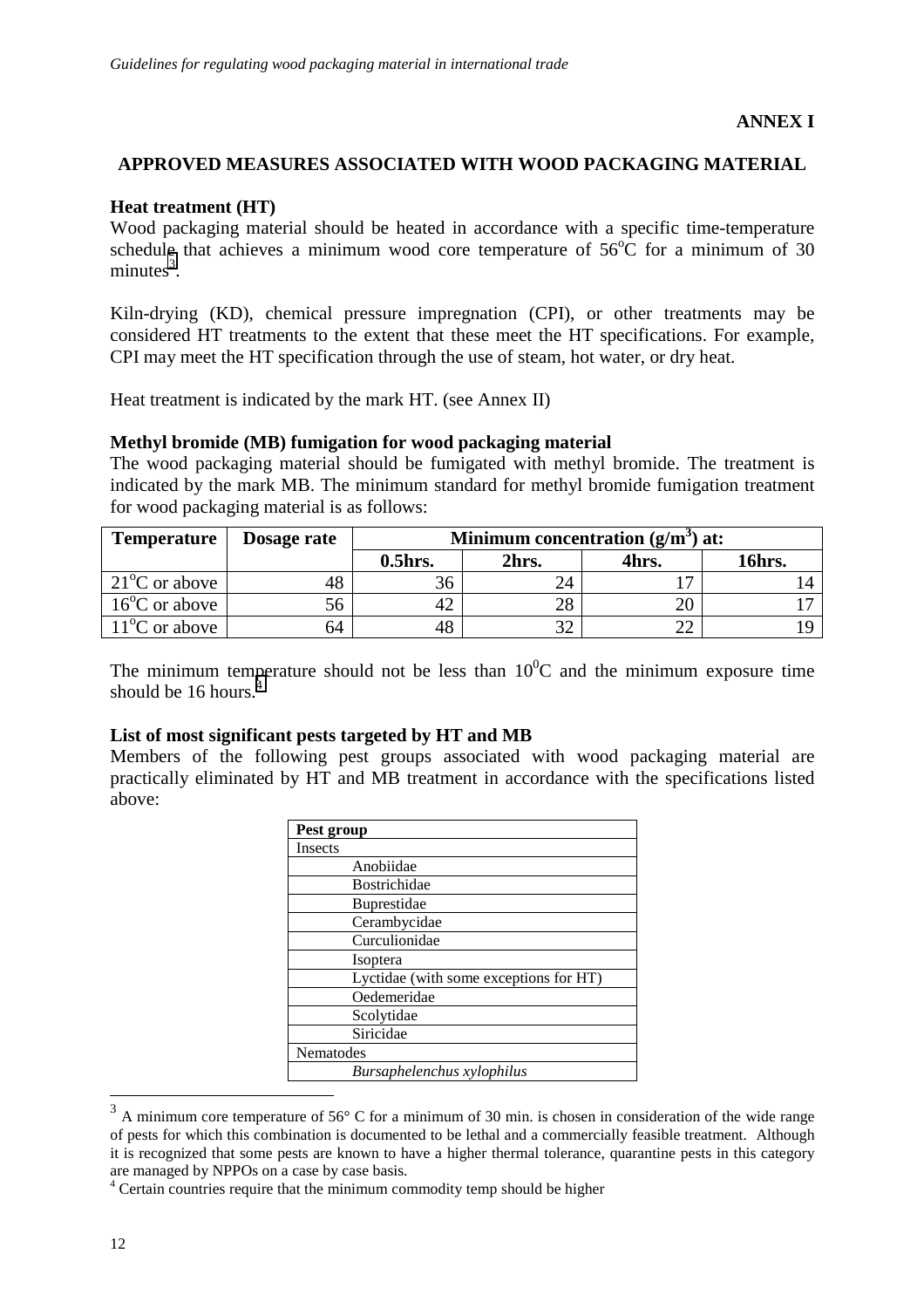# **ANNEX II**

# **MARKING FOR APPROVED MEASURES**

The mark shown below is to certify that the wood packaging material that bears the mark has been subjected to an approved measure.



The mark should at minimum include the:

- symbol
- ISO two letter country code followed by a unique number assigned by the NPPO to the producer of the wood packaging material, who is responsible for ensuring appropriate wood is used and properly marked
- IPPC abbreviation according to Annex I for the approved measure used (e.g. HT, MB).

NPPOs, producers or suppliers may at their discretion add control numbers or other information used for identifying specific lots. Where debarking is required the letters DB should be added to the abbreviation of the approved measure. Other information may also be included provided it is not confusing, misleading, or deceptive.

Markings should be:

- according to the model shown here
- legible
- permanent and not transferable
- placed in a visible location, preferably on at least two opposite sides of the article being certified.

The use of red or orange should be avoided since these colors are used in the labeling of dangerous goods.

Recycled, remanufactured or repaired wood packaging material should be re-certified and remarked. All components of such material should have been treated.

Shippers should be encouraged to use appropriately marked wood for dunnage.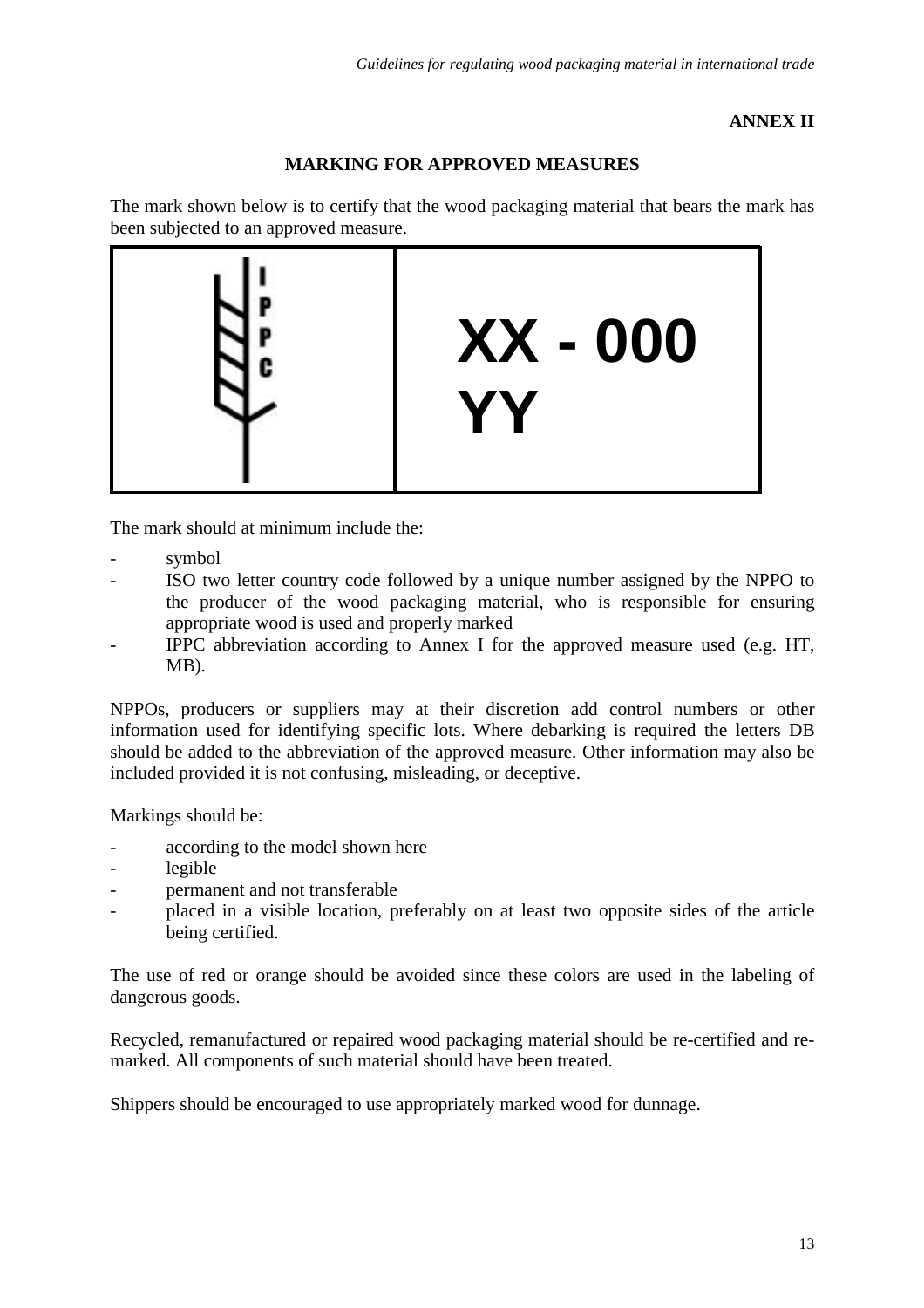# **ANNEX III**

# **MEASURES BEING CONSIDERED FOR APPROVAL UNDER THIS STANDARD**

Treatments<sup>5</sup> being considered and which may be approved when appropriate data becomes available, include but are not limited to:

#### **Fumigation**

Phosphine Sulfuryl fluoride Carbonyl sulphide

# **CPI**

High-pressure/vacuum process Double vacuum process Hot and cold open tank process Sap displacement method

#### **Irradiation**

Gamma radiation X-rays **Microwaves** Infra red Electron beam treatment

**Controlled atmosphere**

 $\overline{a}$ 

<sup>5</sup> Certain treatments such as phosphine fumigation and some CPI treatments are generally believed to be very effective but at present lack experimental data concerning efficacy which would allow them to be approved measures. This present lack of data is specifically in relation to the elimination of raw wood pests present at the time of application of the treatment.